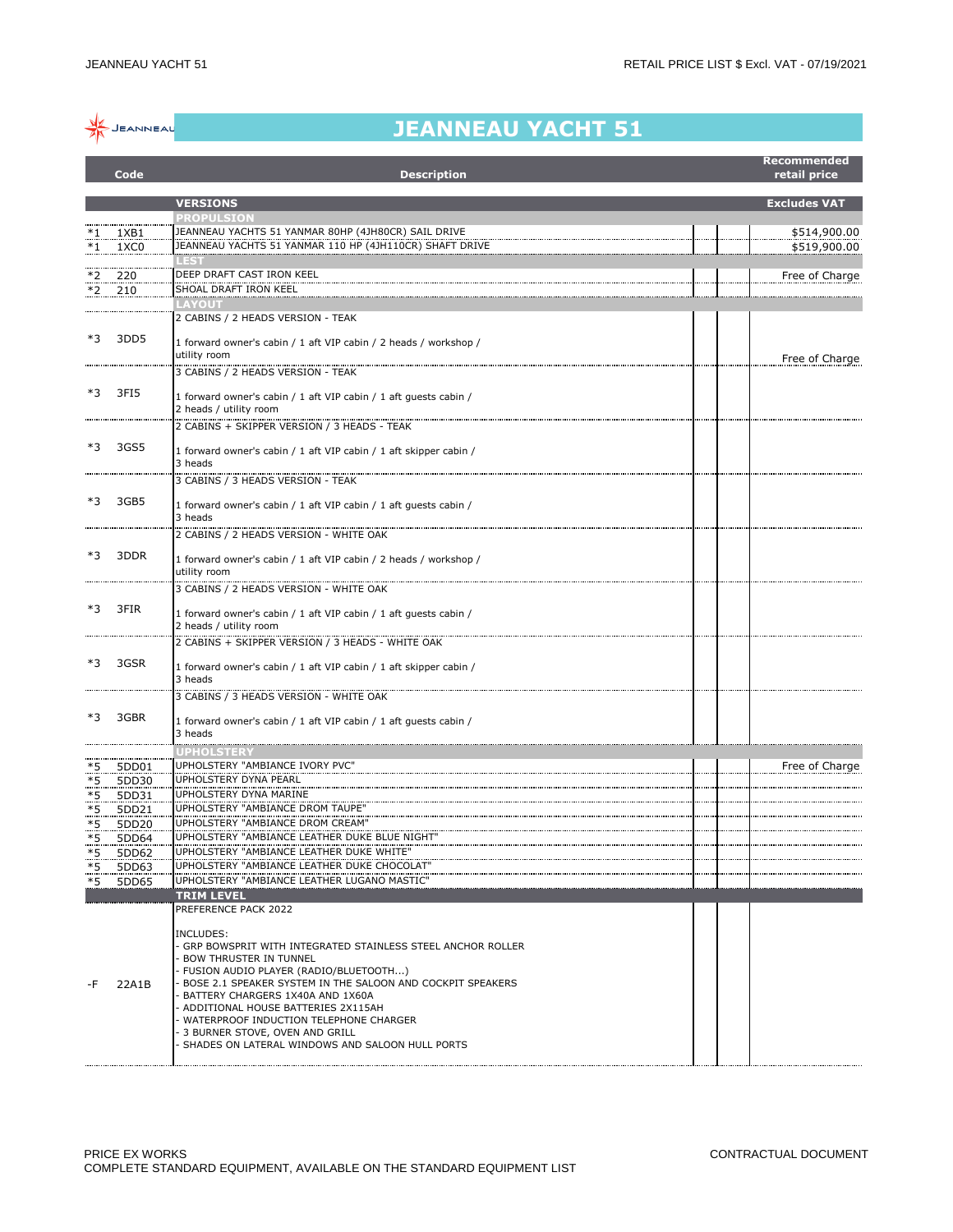|    | 22W2B            | <b>EXCELLENCE PACK 2022</b><br>INCLUDES:<br>- BOW THRUSTER IN TUNNEL<br>- GRP BOWSPRIT WITH INTEGRATED STAINLESS STEEL ANCHOR ROLLER<br>ELECTRIC "REWIND" HALYARD WINCH (PORT SIDE)<br>- ADDITIONAL WINCH (STARBOARD SIDE)<br>- SECOND WINDLASS CONTROL AT HELM WITH CHAIN COUNTER<br>COURTESY LIGHTING IN THE COCKPIT<br>- INDIRECT LIGHTING IN CABINS AND SALOON<br>- DOCK WATER CONNECTION<br>- FUSION AUDIO PLAYER (RADIO/BLUETOOTH)<br>- BOSE 2.1 SPEAKER SYSTEM IN THE SALOON AND COCKPIT SPEAKERS<br>USB PLUGS AT THE CHART TABLE<br>- BATTERY CHARGERS 1X40A AND 1X60A<br>- HOUSE BATTERY PARK UPGRADED TO 6X140AH AGM BATTERIES<br>WATERPROOF INDUCTION TELEPHONE CHARGER<br>- 3 BURNER STOVE, OVEN AND GRILL<br>- SHADES ON LATERAL WINDOWS AND SALOON HULL PORTS |  |  |
|----|------------------|-----------------------------------------------------------------------------------------------------------------------------------------------------------------------------------------------------------------------------------------------------------------------------------------------------------------------------------------------------------------------------------------------------------------------------------------------------------------------------------------------------------------------------------------------------------------------------------------------------------------------------------------------------------------------------------------------------------------------------------------------------------------------------|--|--|
|    |                  | <b>PACKS</b>                                                                                                                                                                                                                                                                                                                                                                                                                                                                                                                                                                                                                                                                                                                                                                |  |  |
| -P | A1A              | PERFORMANCE PACK                                                                                                                                                                                                                                                                                                                                                                                                                                                                                                                                                                                                                                                                                                                                                            |  |  |
| -P | B10I             | TERRACE PACK WITH CUSHIONS - BORA BORA GREY<br>INCLUDING:<br>- Electric, folding aft terrace<br>Wireless remote control to open and close terrace<br>- Large, comfortable swim ladder<br>- Teak battens on terrace<br>Teak battens on entire cockpit floor<br>- Transat Cushions for the terrace                                                                                                                                                                                                                                                                                                                                                                                                                                                                            |  |  |
|    | L <sub>101</sub> | INDIVIDUAL PACK - PVC IVORY<br>INCLUDING:<br>- Leather handles for forward cabin door<br>- Upholstered sofa skirting in main saloon<br>- Upholstered headboard for forward cabin<br>- Upholstered headboard for VIP cabin<br>Wall lamps and reading lights in forward cabin                                                                                                                                                                                                                                                                                                                                                                                                                                                                                                 |  |  |
| -P | L <sub>150</sub> | INDIVIDUAL PACK - ALCANTARA SEA SAND<br>INCLUDING:<br>- Leather handles for forward cabin door<br>- Upholstered sofa skirting in main saloon<br>Upholstered headboard for forward cabin<br>- Upholstered headboard for VIP cabin<br>Wall lamps and reading lights in forward cabin                                                                                                                                                                                                                                                                                                                                                                                                                                                                                          |  |  |
| -P | L <sub>162</sub> | INDIVIDUAL PACK - DUKE WHITE LEATHER<br>INCLUDING:<br>- Leather handles for forward cabin door<br>- Upholstered sofa skirting in main saloon<br>Upholstered headboard for forward cabin<br>Upholstered headboard for VIP cabin<br>Wall lamps and reading lights in forward cabin                                                                                                                                                                                                                                                                                                                                                                                                                                                                                            |  |  |
|    | L <sub>165</sub> | INDIVIDUAL PACK - LUGANO MASTIC LEATHER<br>INCLUDING:<br>- Leather handles for forward cabin door<br>Upholstered sofa skirting in main saloon<br>- Upholstered headboard for forward cabin<br>- Upholstered headboard for VIP cabin<br>- Wall lamps and reading lights in forward cabin                                                                                                                                                                                                                                                                                                                                                                                                                                                                                     |  |  |
|    | <b>R22A</b>      | ELECTRONIC PACK 2022 CRUISING<br>INCLUDES:<br>- 1 RAYMARINE 170s MULTIFUNCTION DISPLAY<br>- 1 DEPTH-SPEED SENSOR<br>- 1 MASTHEAD WIND SENSOR<br>- 1 RAYMARINE RAY90 VHF<br>- 1 RAYMARINE p70s AUTOPILOT + ACU400 CORE UNIT AND GYROCOMPAS<br>GPS Raymarine AxiomPro 9 display recommended for chart table, optional                                                                                                                                                                                                                                                                                                                                                                                                                                                         |  |  |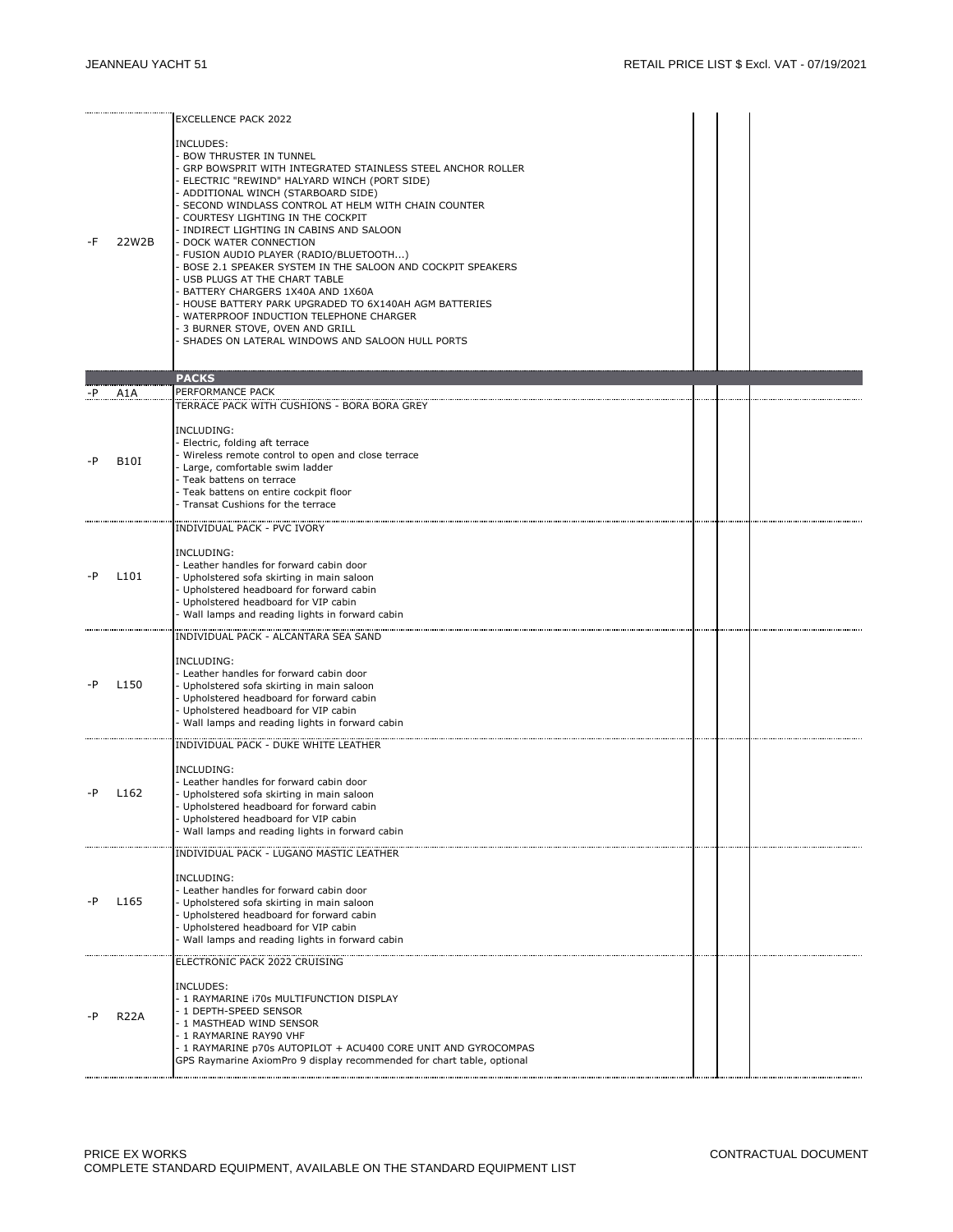| -P | <b>R22B</b>        | ELECTRONIC PACK 2022 OFFSHORE<br>INCLUDES:<br>- 1 RAYMARINE 170s MULTIFUNCTION DISPLAY<br>- 1 DEPTH-SPEED SENSOR<br>- 1 MASTHEAD WIND SENSOR<br>- 1 RAYMARINE RAY91 VHF with integrated AIS receiver<br>- 1 RAYMARINE p70s AUTOPILOT + ACU400 CORE UNIT AND GYROCOMPAS<br>- 1 AUTOPILOT WIRELESS REMOTE CONTROL (SMART CONTROLLER)<br>- 2 GPS RAYMARINE AXIOM+ 9 MULTIFUNCTION TOUCHSCREEN DISPLAYS WITH<br>WIFI<br>- 2 GRP INSTRUMENT CONSOLES<br>- NAVIONICS CHART SILVER                                                                          |  |  |
|----|--------------------|------------------------------------------------------------------------------------------------------------------------------------------------------------------------------------------------------------------------------------------------------------------------------------------------------------------------------------------------------------------------------------------------------------------------------------------------------------------------------------------------------------------------------------------------------|--|--|
| -P | <b>R22C</b>        | ELECTRONIC PACK 2022 OCEAN<br>INCLUDES:<br>- 1 RAYMARINE i70s MULTIFUNCTION DISPLAY<br>- 1 DEPTH-SPEED SENSOR<br>- 1 MASTHEAD WIND SENSOR<br>- 1 RAYMARINE RAY90 VHF<br>- 1 AIS 700NM RAYMARINE TRANSCEIVER<br>- 1 EXTERNAL RAY60-70-90 HANDSET<br>- 1 RAYMARINE p70s AUTOPILOT + ACU400 CORE UNIT AND GYROCOMPAS<br>- 1 AUTOPILOT WIRELESS REMOTE CONTROL (SMART CONTROLLER)<br>- 2 GPS RAYMARINE AXIOMPRO 9 MULTIFUNCT TOUCHSCREEN DISPLAYS WITH WIFI<br>- 1 RAYMARINE QUANTUM 2 RADAR DOPPLER<br>2 GRP INSTRUMENT CONSOLES<br>- NAVIONICS CHART + |  |  |
|    |                    | <b>OPTIONS</b>                                                                                                                                                                                                                                                                                                                                                                                                                                                                                                                                       |  |  |
|    |                    | <b>RUNNING RIGGING</b>                                                                                                                                                                                                                                                                                                                                                                                                                                                                                                                               |  |  |
|    | AC B05             | RUNNING RIGGING FOR ASYMMETRICAL SPINNAKER WITH FITTING                                                                                                                                                                                                                                                                                                                                                                                                                                                                                              |  |  |
|    |                    | SELF-TACKING JIB HARDWARE                                                                                                                                                                                                                                                                                                                                                                                                                                                                                                                            |  |  |
|    | AC D <sub>20</sub> |                                                                                                                                                                                                                                                                                                                                                                                                                                                                                                                                                      |  |  |
|    |                    | Does not include self tacking jib                                                                                                                                                                                                                                                                                                                                                                                                                                                                                                                    |  |  |
|    |                    | <b>STANDING RIGGING</b>                                                                                                                                                                                                                                                                                                                                                                                                                                                                                                                              |  |  |
|    |                    | RELEASABLE FORESTAY + DECK FITTINGS                                                                                                                                                                                                                                                                                                                                                                                                                                                                                                                  |  |  |
|    | AD D04             |                                                                                                                                                                                                                                                                                                                                                                                                                                                                                                                                                      |  |  |
|    |                    | Not compatible with self-tacking jib                                                                                                                                                                                                                                                                                                                                                                                                                                                                                                                 |  |  |
|    |                    | HYDRAULIC ADJUSTABLE BACKSTAY                                                                                                                                                                                                                                                                                                                                                                                                                                                                                                                        |  |  |
|    | AD D21             |                                                                                                                                                                                                                                                                                                                                                                                                                                                                                                                                                      |  |  |
|    |                    | Not compatible with furling mast                                                                                                                                                                                                                                                                                                                                                                                                                                                                                                                     |  |  |
|    |                    | IAST - BOOM                                                                                                                                                                                                                                                                                                                                                                                                                                                                                                                                          |  |  |
|    | AM B02U            | ANODISED FURLING MAST FOR ICW                                                                                                                                                                                                                                                                                                                                                                                                                                                                                                                        |  |  |
|    |                    | DECK FITTINGS                                                                                                                                                                                                                                                                                                                                                                                                                                                                                                                                        |  |  |
|    | <u>AU W13</u>      | ELECTRIC PRIMARY WINCHES                                                                                                                                                                                                                                                                                                                                                                                                                                                                                                                             |  |  |
|    | AU W16             | "REWIND" ELECTRIC PRIMARY WINCHES                                                                                                                                                                                                                                                                                                                                                                                                                                                                                                                    |  |  |
|    |                    | SAILS                                                                                                                                                                                                                                                                                                                                                                                                                                                                                                                                                |  |  |
|    |                    | DCX GREY UPGRADE SAILS FOR FURLING MAST                                                                                                                                                                                                                                                                                                                                                                                                                                                                                                              |  |  |
|    |                    |                                                                                                                                                                                                                                                                                                                                                                                                                                                                                                                                                      |  |  |
|    | AV D21E            | - Mylar-Taffetas furling mainsail and Mylar-Taffetas genoa                                                                                                                                                                                                                                                                                                                                                                                                                                                                                           |  |  |
|    |                    | - Replace standard Dacron mainsail and genoa                                                                                                                                                                                                                                                                                                                                                                                                                                                                                                         |  |  |
|    |                    | SELF-TACKING JIB DCX GREY                                                                                                                                                                                                                                                                                                                                                                                                                                                                                                                            |  |  |
| AV | H <sub>02</sub> P  |                                                                                                                                                                                                                                                                                                                                                                                                                                                                                                                                                      |  |  |
|    |                    | Replaces standard Dacron genoa<br>Requires rigging for self tacking jib                                                                                                                                                                                                                                                                                                                                                                                                                                                                              |  |  |
|    |                    |                                                                                                                                                                                                                                                                                                                                                                                                                                                                                                                                                      |  |  |
|    |                    | CODE 0 SAIL (X-GRID MYLAR-ARAMID) ON FURLER                                                                                                                                                                                                                                                                                                                                                                                                                                                                                                          |  |  |
| AV | H21                | Requires the rigging for asymmetrical spinnaker                                                                                                                                                                                                                                                                                                                                                                                                                                                                                                      |  |  |
|    |                    | MOORING & ANCHORING                                                                                                                                                                                                                                                                                                                                                                                                                                                                                                                                  |  |  |
| BA | <b>B06</b>         | NOMEN FOLDING CLEATS (6) ALONG BULWARKS                                                                                                                                                                                                                                                                                                                                                                                                                                                                                                              |  |  |
| BA | <b>B20</b>         | FAIRLEADS ON TRANSOM (2)                                                                                                                                                                                                                                                                                                                                                                                                                                                                                                                             |  |  |
|    |                    | <b>MOORING KIT</b>                                                                                                                                                                                                                                                                                                                                                                                                                                                                                                                                   |  |  |
|    |                    |                                                                                                                                                                                                                                                                                                                                                                                                                                                                                                                                                      |  |  |
| BA | M05                | Includes:                                                                                                                                                                                                                                                                                                                                                                                                                                                                                                                                            |  |  |
|    |                    | 4x dock lines                                                                                                                                                                                                                                                                                                                                                                                                                                                                                                                                        |  |  |
|    |                    | 6x fenders                                                                                                                                                                                                                                                                                                                                                                                                                                                                                                                                           |  |  |
|    |                    | ANCHORING KIT                                                                                                                                                                                                                                                                                                                                                                                                                                                                                                                                        |  |  |
|    |                    |                                                                                                                                                                                                                                                                                                                                                                                                                                                                                                                                                      |  |  |
| BA | M11                | Includes:<br>- 55lbs Delta anchor                                                                                                                                                                                                                                                                                                                                                                                                                                                                                                                    |  |  |
|    |                    | - 131'of 1/2" chain                                                                                                                                                                                                                                                                                                                                                                                                                                                                                                                                  |  |  |
|    |                    | - 164'of line                                                                                                                                                                                                                                                                                                                                                                                                                                                                                                                                        |  |  |
|    |                    |                                                                                                                                                                                                                                                                                                                                                                                                                                                                                                                                                      |  |  |
|    |                    | <b>EQUIPMENT HULL/DECI</b>                                                                                                                                                                                                                                                                                                                                                                                                                                                                                                                           |  |  |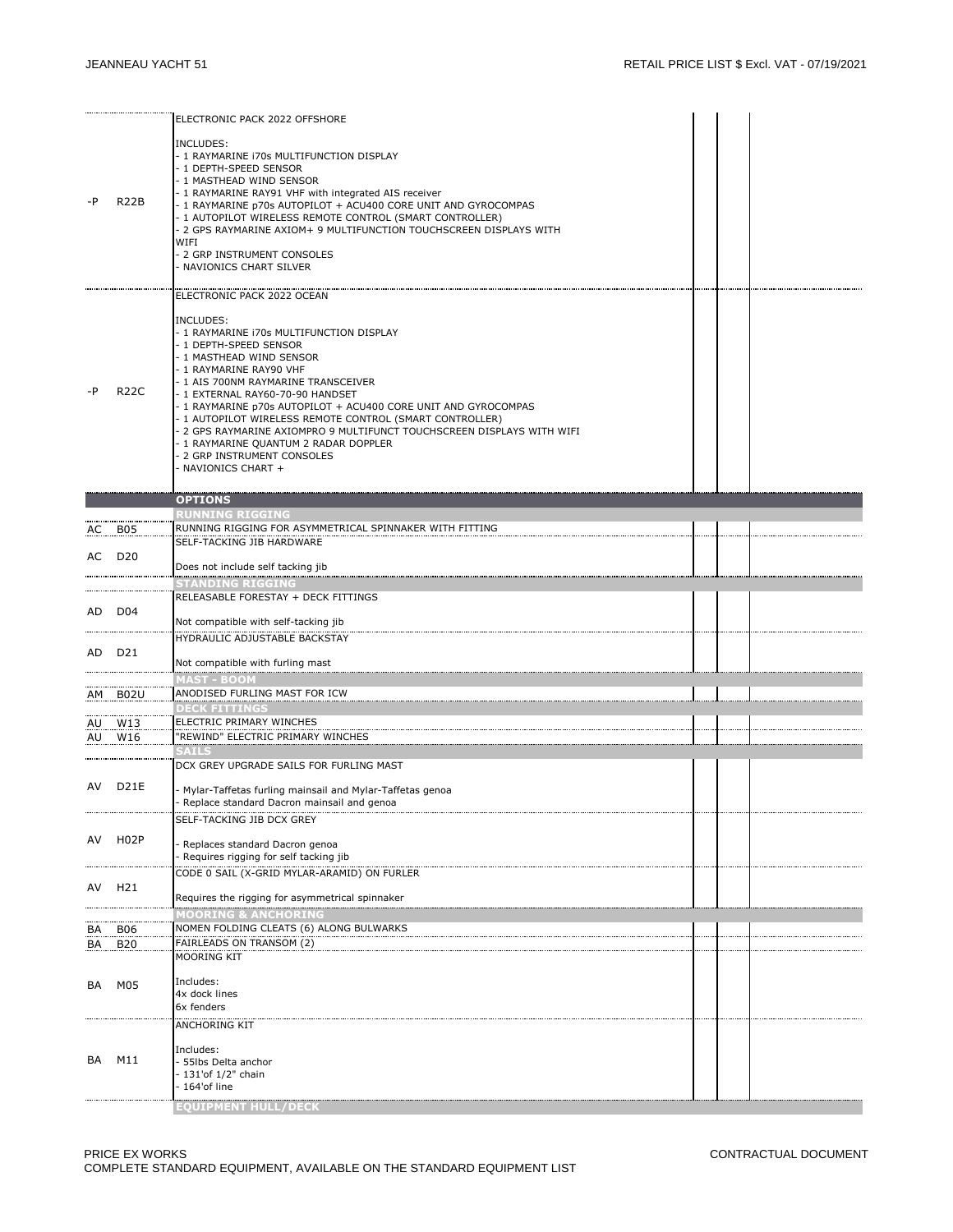| BE | A15             | FOLD-UP HELM SEATS                                                                                                            |     |  |
|----|-----------------|-------------------------------------------------------------------------------------------------------------------------------|-----|--|
| BE | B02             | RETRACTABLE DINGHY DAVITS (110KG)                                                                                             |     |  |
| BE | C021Y           | SPRAYHOOD - PAPYRUS                                                                                                           |     |  |
| BE | E01             | LATERAL BOARDING LADDERS                                                                                                      |     |  |
| BE | G02             | CRANE ON THE PUSHPIT FOR OUTBOARD MOTOR HANDLING                                                                              |     |  |
| BE | H031Y           | STEERING WHEEL COVERS - PAPYRUS                                                                                               |     |  |
| BE | H041Y           | COCKPIT TABLE COVER - PAPYRUS                                                                                                 |     |  |
| BE | I041Y           | BIMINI W/ INTEGRATED LED LIGHTING - PAPYRUS                                                                                   |     |  |
| BE | P01             | HYDRAULIC GANGWAY                                                                                                             |     |  |
| BE | S20             | OUTBOARD ENGINE BRACKET                                                                                                       |     |  |
|    |                 | FOLDING COCKPIT TABLE WITH WOODEN LEAVES                                                                                      |     |  |
| BE | T04             |                                                                                                                               |     |  |
|    |                 | Note: the cockpit table is supplied without protective cover                                                                  |     |  |
|    |                 | HULL/DECK JOINT                                                                                                               |     |  |
|    | BL A01          | WOODEN RUBRAIL ON HULL SIDES                                                                                                  |     |  |
|    |                 | <b>EXTERIOR CUSHIONS</b>                                                                                                      |     |  |
|    | BS C050I        | COCKPIT CUSHIONS - BORA BORA GREY                                                                                             |     |  |
|    | BS C080I        | CUSHIONS FOR FOLD-UP HELM SEATS - BORA BORA GREY                                                                              |     |  |
|    | <b>BS</b> M010I | SUNBATHING MATTRESS - BORA BORA GREY                                                                                          |     |  |
|    |                 | <b>STEERING SYSTEM</b>                                                                                                        |     |  |
|    | D0 A08          | COMPOSITE STEERING WHEELS (2)                                                                                                 |     |  |
|    |                 | <b>EXTERIOR WATER SYSTEM</b>                                                                                                  |     |  |
|    | $EE$ BO4        | ELECTRIC SEA PUMP FOR DECK WASHING IN ANCHOR LOCKER                                                                           |     |  |
|    |                 | <b>INTERIOR WATER SYSTEM</b>                                                                                                  |     |  |
| EI | J0203           | WATERMAKER 60L H 115V60                                                                                                       |     |  |
|    |                 | ELECTRICAL EQUIPMENT                                                                                                          |     |  |
|    | FA G37          | GENERATOR 8KW 115V 2900RPM - WITH COCOON                                                                                      |     |  |
|    |                 | <b>GALLEY APPLIANCES</b>                                                                                                      |     |  |
|    |                 | ADDITIONAL FRIDGE IN THE UTILITY ROOM                                                                                         |     |  |
| IA | A16             | Not compatible with 3 heads versions                                                                                          |     |  |
|    |                 | Not compatible with option wine cabinet in the utility room                                                                   |     |  |
|    |                 | ADDITIONAL 75L FRIGDE DRAWER IN THE GALLEY                                                                                    |     |  |
| IA | A185            |                                                                                                                               |     |  |
|    |                 | Not compatible with freezer drawer + icemaker                                                                                 |     |  |
|    | IA F025         | MICROWAVE OVEN 115V                                                                                                           |     |  |
| IA | H005            | COOKER HOOD IN THE GALLEY                                                                                                     |     |  |
|    |                 | 75L FRIGDE DRAWER IN THE GALLEY                                                                                               |     |  |
| IA | 10315           |                                                                                                                               |     |  |
|    |                 | Not compatible with additional fridge drawer                                                                                  |     |  |
|    |                 | COMBINED WASHER / DRYER MACHINE                                                                                               |     |  |
| IA | L02             |                                                                                                                               |     |  |
|    |                 | Not compatible with 3 heads versions                                                                                          |     |  |
| IA | L055            | DISHWASHER (6 SETS)                                                                                                           |     |  |
| IA | U01             | 12V REFRIGERATOR UNIT IN COCKPIT TABLE                                                                                        |     |  |
|    |                 | <b>HEATING/COOLING</b>                                                                                                        |     |  |
| IC | H85             | DIESEL FORCED AIR HEATING (11000 W)                                                                                           |     |  |
|    | $IC$ $Z15$      | AIR CONDITIONING 115V/60HZ 40000 BTU                                                                                          |     |  |
|    |                 | <b>INTERIOR EQUIPMENT</b>                                                                                                     |     |  |
|    |                 | CROCKERY AND CUTLERY 6 PEOPLE-NEW 2022                                                                                        |     |  |
|    |                 | INCLUDING:                                                                                                                    |     |  |
|    |                 | - PORCELAIN DINNER PLATE (X6)                                                                                                 |     |  |
|    |                 | - PORCELAIN DESSERT PLATE (X6)                                                                                                |     |  |
|    |                 | - PORCELAIN SALAD BOWL (X1)                                                                                                   |     |  |
| П  | A13D2           | - PORCELAIN LARGE BOWL (X6)                                                                                                   |     |  |
|    |                 | - CUTLERY KIT (1 FORK, 1 KNIFE, 1 LARGE SPOON, 1 DESSERT                                                                      |     |  |
|    |                 | SPOON) (X6)<br>- WINE GLASS (X6)                                                                                              |     |  |
|    |                 | - WATER CUP (X6)                                                                                                              |     |  |
|    |                 | - MUG (X6)                                                                                                                    |     |  |
|    |                 | - PORCELAIN COFFEE CUP AND SOYS CUP SET (X6)                                                                                  |     |  |
|    |                 |                                                                                                                               |     |  |
| п  | I01             | ELECTRONIC SAFE IN OWNER'S CABIN                                                                                              |     |  |
|    |                 | BEDDING AND TOWELS KIT - 2CABIN -NEW 2022                                                                                     |     |  |
|    |                 |                                                                                                                               |     |  |
| П  | JA2DD           | INCLUDES:                                                                                                                     |     |  |
|    |                 | - Full bedding in high-end organic cotton and wool from Mona Lison<br>- Towel sets in high-end organic cotton from Mona Lison |     |  |
|    |                 |                                                                                                                               | EXP |  |